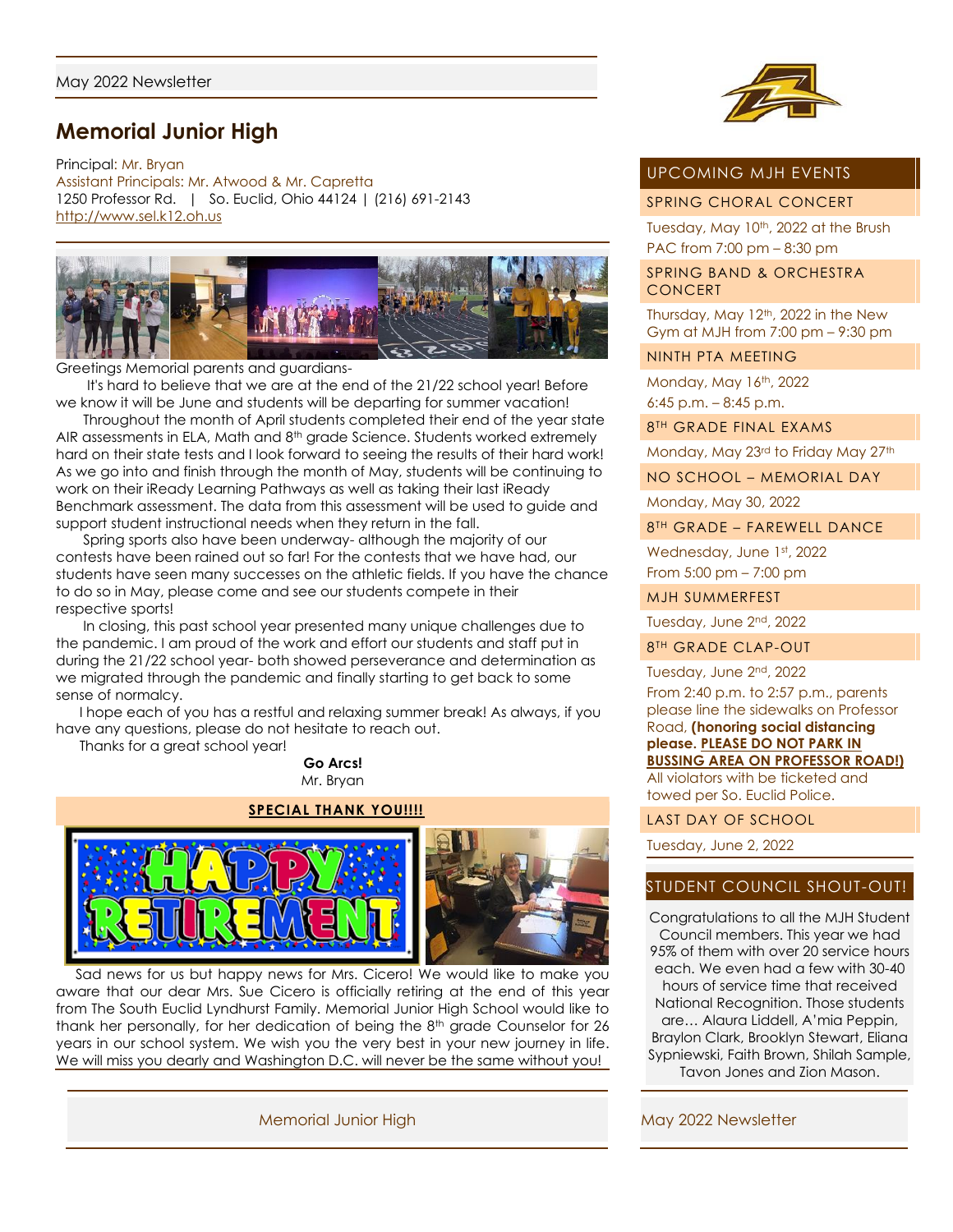

# UPCOMING SPORT EVENTS

#### **BASEBALL**

5/2, 5/3, 5/4, 5/5, 5/9, 5/10, 5/12 **SOFTBALL** 5/2, 5/5, 5/9, 5/11, 5/12 **TRACK AND FIELD** 5/7, 5/14 **TENNIS** 5/3, 5/5





month of April. Students were tested Present this flyer at the Lyndhurst The State A.I.R. Testing was completed by all our students in the in ELA, Math and Science. We are so glad the students took their time on the test and very proud of all the hard work that they put forward. Thank you also to the parents for helping with transportation and getting your students in the building for testing days on time.

 As a reward for all students who met the criteria and followed all the testing guidelines on May 6, they will get to enjoy a country themed dance during school and will win fun prizes for participating.

### **CONGRATULATIONS TO OUR FINE ARTS PROGRAMS**

 Members of the 7th and 8th grade Orchestra class along with Ms. Baric participated in the District 7 OMEA Solo and Ensemble Event at Kenston High School on April 9<sup>th</sup>,2022.

Charlie Dancy received an "excellent" rating for his performance on the violin. Rylee Horne received a "superior" rating for her performance on the violin. Salina Khadka received a "superior" rating for her performance on the violin. Mia Peppin received a "superior" rating for her performance on the cello. Autumn Watson received a "good" rating for her performance on the violin.

 The students spent many hours during and after school practicing and preparing their solos for judges to listen to and rate. The event comes with some stress, but each student did their best and had fun participating. Huge shout out to you all, for a job well done. You represented Memorial beautifully!

#### **DINE TO DONATE!**

# DINE TO DONATE AND HELP SUPPORT MEMORIAL JUNIOR HIGH WEDNESDAY, MAY 25, 2022 From 5 pm – 9 pm At JET'S PIZZA – 5350 Mayfield Road, Lyndhurst 440-460-1700 or JETSPIZZA.COM

location and Jet's Pizza will donate 15% of your total food purchases from 5pm-9pm to Memorial Junior High PTA!



#### **SPORT UPDATES**

 Student-Athletes must have five passing classes this quarter to participate in athletics at Brush or Memorial for Fall 2022. The final four weeks of the school year are crucial towards your quarter grade. Please reach out to your teachers and counselors for help in classes you may be struggling in. Information regarding fall sports at Brush and Memorial will be available soon on the Athletics website - https://brushathletics.com/ Please contact Mr. JC Commander at [\(commander@sel.k12.oh.us\)](mailto:commander@sel.k12.oh.us) with any questions regarding academic eligibility or fall sports. In addition, if you need to schedule a visit for an updated sports physical for Arc QuickMed Clinic, please call 216-691-7084.



Memorial Junior High May 2022 Newsletter